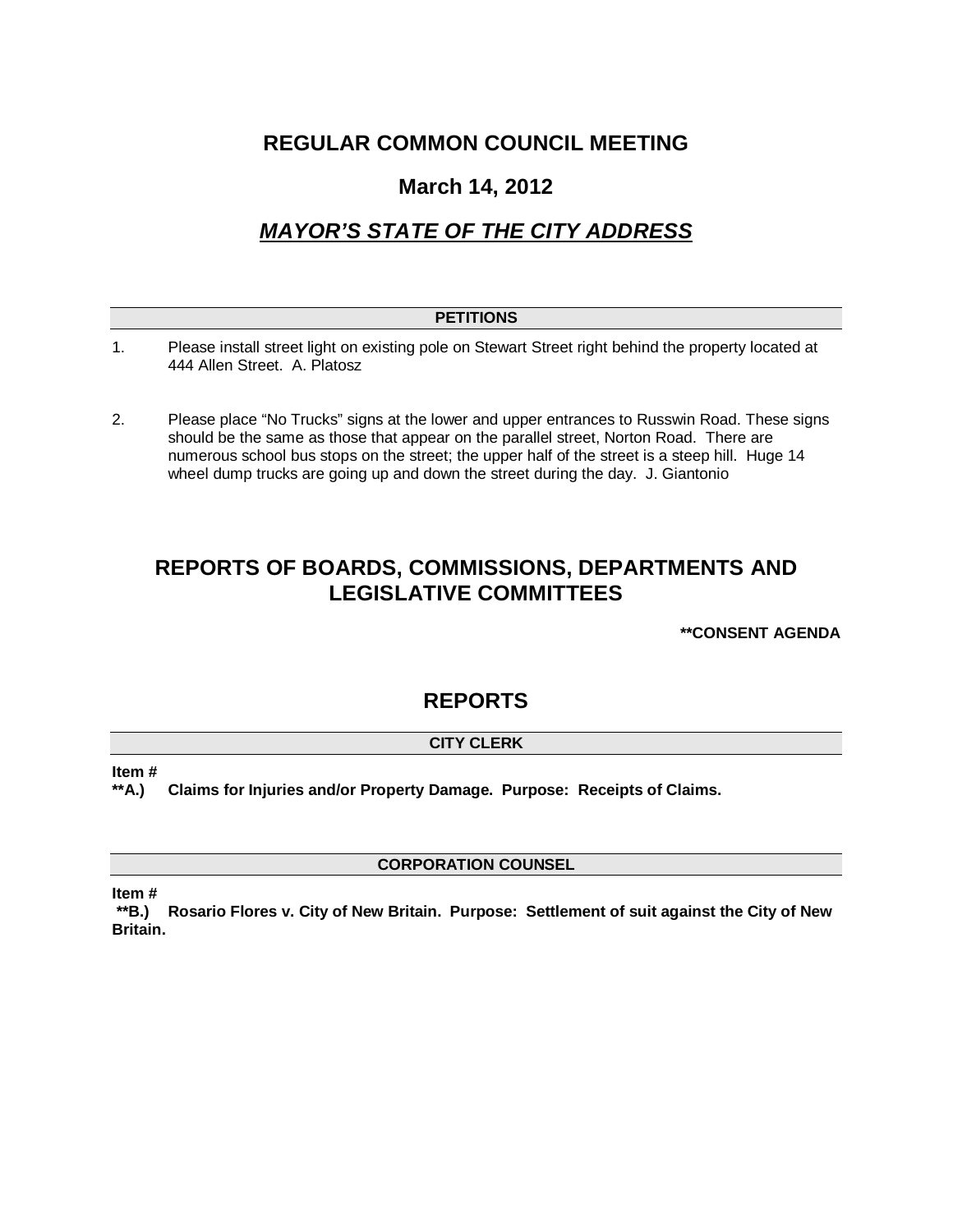#### **FINANCE DEPARTMENT**

### **Item #**

**\*\*C.) Line Item Transfers within a department's budget for period January 18, 2012 through March 6, 2012. Purpose: Transferred monies from one line item to another within their departmental budget.** 

#### **FINANCE/PURCHASING DIVISION**

#### **Item #**

**\*\*D.) On-Call Engineering Services. Purpose: Band Shell Renovations at Walnut Hill Park.** 

#### **Item #**

**\*\*E.) Cooperative Purchasing. Purpose: SWAT Operations Trailer for New Britain Police Department.** 

**Item #**

**\*\*F.) Sole Source. Purpose: Refurbished Laptop Computers for New Britain Police Department.** 

**Item #**

**\*\*G.) Sole Source. Purpose: Paying of Monthly Smart Bus Live Invoices for Board of Education.** 

**Item #**

**\*\*G.1) Emergency Purchase Order. Purpose: Financial Assessment of current budget.** 

### **POLICE**

**Item #31518**

**\*\*H.) Install "Handicap Parking Only" sign in front of 75-77 Sefton Drive. Purpose: Recommendation is to deny request.**

**Item #31548**

**\*\*I.) Installation of necessary signage for motorists to slow down on McClintock St. from Blake Rd. to Eddy Glover Blvd. Purpose: Recommendation is to approve request.**

**Item #31550**

**\*\*J.) Pedestrian walkway markings be placed on corners of Chapman St. and Linden St. Purpose: Recommendation is to approve request.**

**Item #31621**

**\*\*K.) Install "No Parking" signs on both sides of Leo Street. Purpose: Recommendation is to approve request.**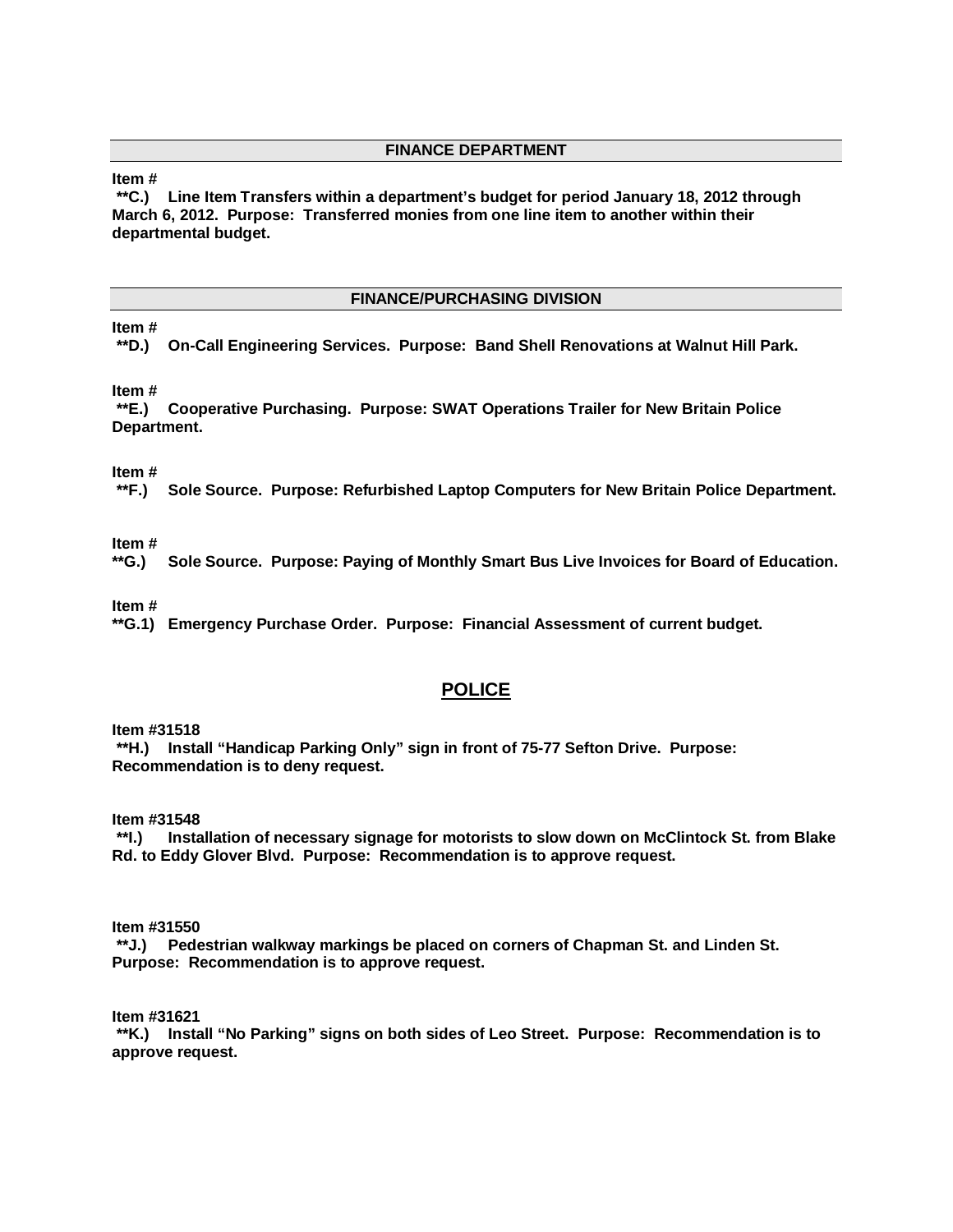#### **Item #31639**

**\*\*L.) Install a "Handicap Parking Only" sign in front of 25 Dobek Road. Purpose: Recommendation is to deny request.**

**Item #31714**

**\*\*M.) Remove all "No Parking Any Time" road signs from the east side of Westerly Street. Purpose: Recommendation is to deny request.** 

#### **Item #31737**

**\*\*N.) Investigate closure of east side of Leo St. to prevent through traffic. Also patrol Leo St. surrounding area to prevent anyone violating the parking ban. Purpose: Recommendation is to deny request.**

#### **Item #31739**

**\*\*O.) Investigate parking situation at end of Leo St. and potential for placing "No Parking" signs on both sides of street. Purpose: Recommendation is to approve request.**

#### **Item #31740**

**\*\*P.) Place "Stop" sign at corner of Chapman St. and Rhodes St. Purpose: Recommendation is to deny request.**

#### **Item #31758**

**\*\*Q.) Increase police patrols at corner of Linwood and Shuttle Meadow Ave. Frequent illegal parking on sidewalks at 79 Shuttle Meadow Ave. and growing problem with cars speeding through stop signs at same corner putting residents safety at risk. Purpose: Recommendation is to approve request.**

# **RESOLUTIONS**

#### **Item #**

**1.) Budget Adoption – Police Department. Purpose: Project Safe Neighborhoods. S. Bielinski, C. Carlozzi, Jr., R. Centeno, L. Hermanowski, W. Pabon, E. Sanchez**

#### **Item #**

**2.) Budget amended within FY2011-2012 General Fund. Purpose: Economic Development Grant. M. Trueworthy**

#### **Item #**

**3.) Purchase of Foreclosed Property. Purpose: Foreclosure sale auction on property at 334 South Main Street. S. Bielinski, M. Trueworthy**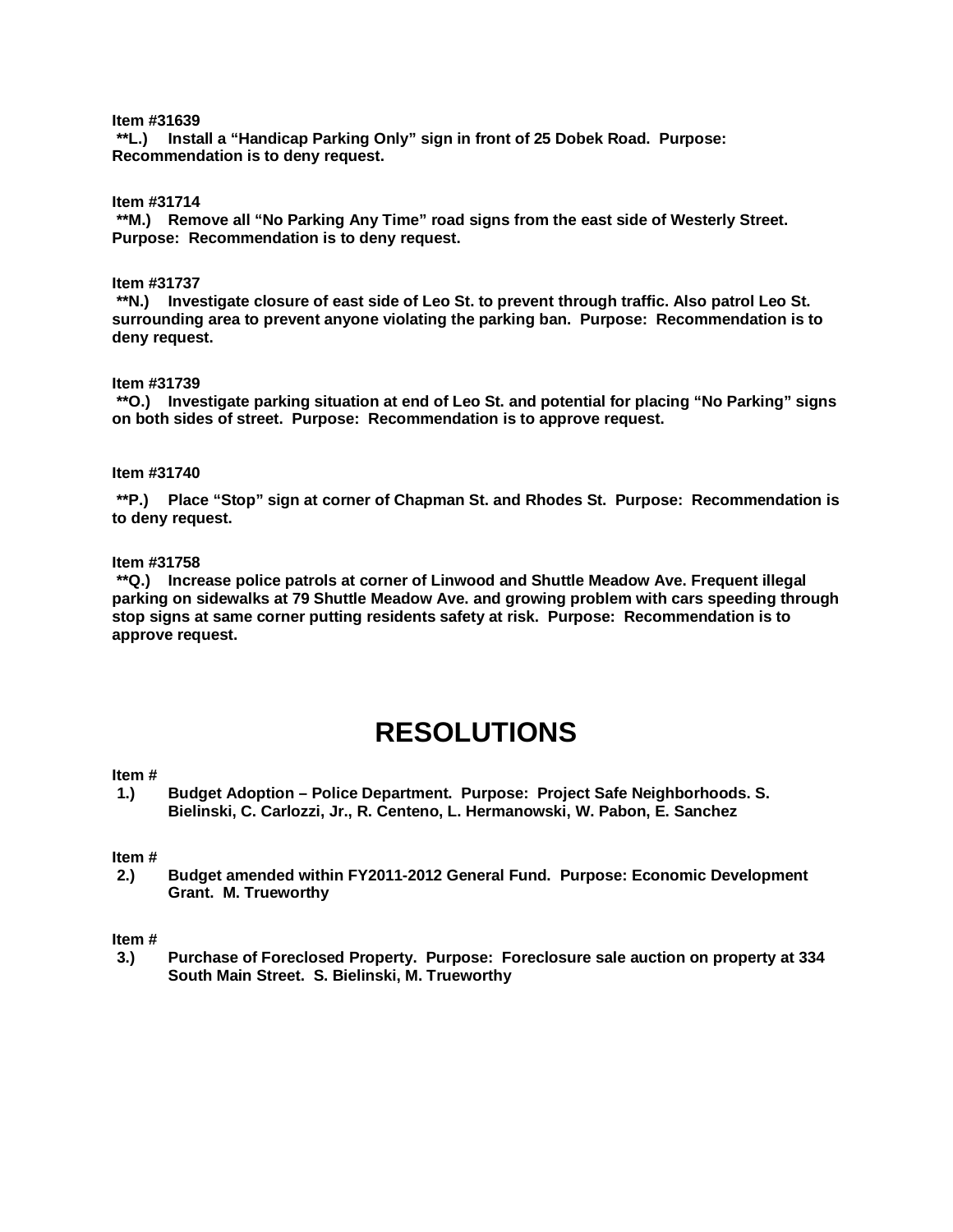#### **Item #**

**4.) Water Department - Patton Brook Well Lease. Purpose: Approve Paton Brook Well lease between City of New Britain Board of Water Commissioners and Town of Southington Board of Water Commissioners. L. Hermanowski** 

#### **Item #**

**5.) Budget Amendent – Police Department. Purpose: Appropriate a self-contained SWAT operations trailer. S. Bielinski, C. Carlozzi, Jr., R. Centeno, L. Hermanowski, W. Pabon, E. Sanchez**

#### **Item #**

**6.) Budget Appropriation – Health Department. Purpose: Lead Poisoning Prevention and Control Program. A. Platosz, D. DeFronzo**

#### **Item #**

**7.) Health Department – Influenza Vaccines. Purpose: Issue purchase order to manufacturer that submitted lowest responsible informal bid for Influenza Vaccine. A. Platosz, D. DeFronzo** 

#### **Item #**

**8.) TIGER 4 Grant Application – Public Works. Purpose: Construction of streetscape, public transit and pedestrian improvements throughout downtown area. C. Carlozzi, Jr., T. Collins, E. Magnuszewski, W. Pabon, E. Sanchez**

#### **Item #**

**9.) Phase 2 Plan for Sanitary Sewer Infiltration and Inflow Planning. Purpose: Enter into agreement with Comprehensive Environmental Incorporated (CEI). T. Collins, E. Magnuszewski, C. Carlozzi, Jr., W. Pabon, E. Sanchez**

#### **Item #**

**10.) Enter into contracts with Department of Energy & Environmental Protection. Purpose: Authorization for signing Clean Water Fund documents. T. Collins, E. Magnuszewski, C. Carlozzi, Jr., W. Pabon, E. Sanchez**

#### **Item #**

**11.) Corbin Heights Property. Purpose: Release of Housing Use Restriction. S. Bielinski**

#### **Item #**

**12.) General Fund Expenditure Account created for tracking specific type of expenditure. Purpose: Paying Smart Bus Live for their services. S. Bielinski**